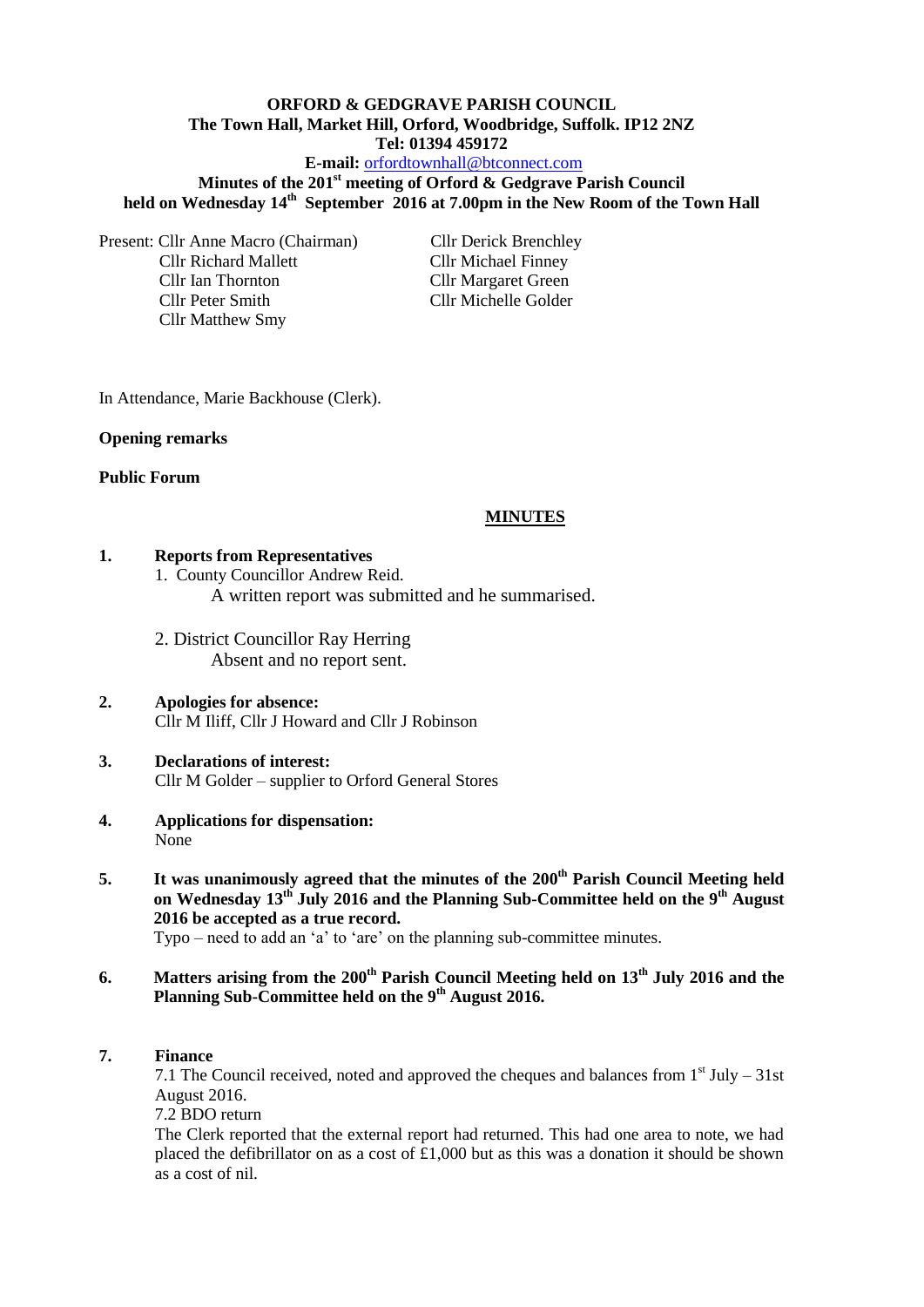# **8. Planning**

# **DC/16/3145/FUL – Crown & Castle Hotel, Market Hill, Orford**

This was a request to 1, Proposed raised terrace with sail awning over forming a new covered seating area along with new entrance steps and disabled ramp; 2, New re-arranged parking area to allow for additional spaces; 3, proposed new external entrance doorway into existing kitchen area through the original blocked up doorway; and 4, proposed new folding doors within the existing window opening to allow access from existing restaurant onto new terrace area.

Cllr M Golder reported that currently the track near to the Castle is being used as an overflow car park.

Cllr I Thornton commented that all the work they wish to carry out is at the back of the Hotel.

Cllr A Macro said it appears to involve a large awning, which will cover an outside area.

Cllr M Finney asked if they had placed a bollard in the entrance to the parking area yet, as they had permission to do this.

Cllr P Smith suggested that we may ask them what they are intending to do regarding the parking.

The Councillors had no objection to this proposal.

# **DC/16/3492/FUL – 49 Church Street, Orford**

This was a request to erect a side extension and internal alterations to existing kitchen and utility room.

Cllr A Macro commented that this is not seen from the road, as it is behind a large wall and gates.

The Councillors had no objection to this proposal.

# **DC/16/3390/FUL & 3391/LBC – The King's Head Inn, Front Street, Orford**

This was a request for internal alterations involving the removal of partitions and new brick chimney stack to conceal extractor flue and terminal.

Cllr A Macro said that this is not seen from the road.

Cllr I Thornton commented that this will only be seen if you are in the Churchyard.

Cllr M Finney said that it was good that the chimney stack is in brick and it will look similar to the rest of the building.

The Councillors had no objection to this proposal.

# **DC/16/3534/FUL – 14 Raydon Lane, Orford**

This was a request to erect a single storey two bay cart lodge with side store. The Councillors had no objection to this proposal.

# **9. Parish Council Business:-**

#### **(1) Estuary Plan**

Cllr M Finney reported that he had attended a meeting earlier today. Work will go ahead to raise the river walls at Snape Maltings. If the water goes over the river wall it will flood the buildings. Where the walls are built up, the areas to be then affected are Iken and Orford.

Lantern Marsh will be the overspill now. All this has been carefully looked at.

On the  $1<sup>st</sup>$  November 2016 the AOEP are holding a meeting with the local farmers to discuss the enabling development.

The Environment Agency is currently working on the river walls and this work is going well.

The Council thanked Cllr M Finney for attending the meeting.

# **(2) Devolution**

Cllr P Smith attended a meeting at Melton Hill. This is very important. In November a decision will be made as to whether to carry on with the devolution, and then in May a Mayor may be chosen.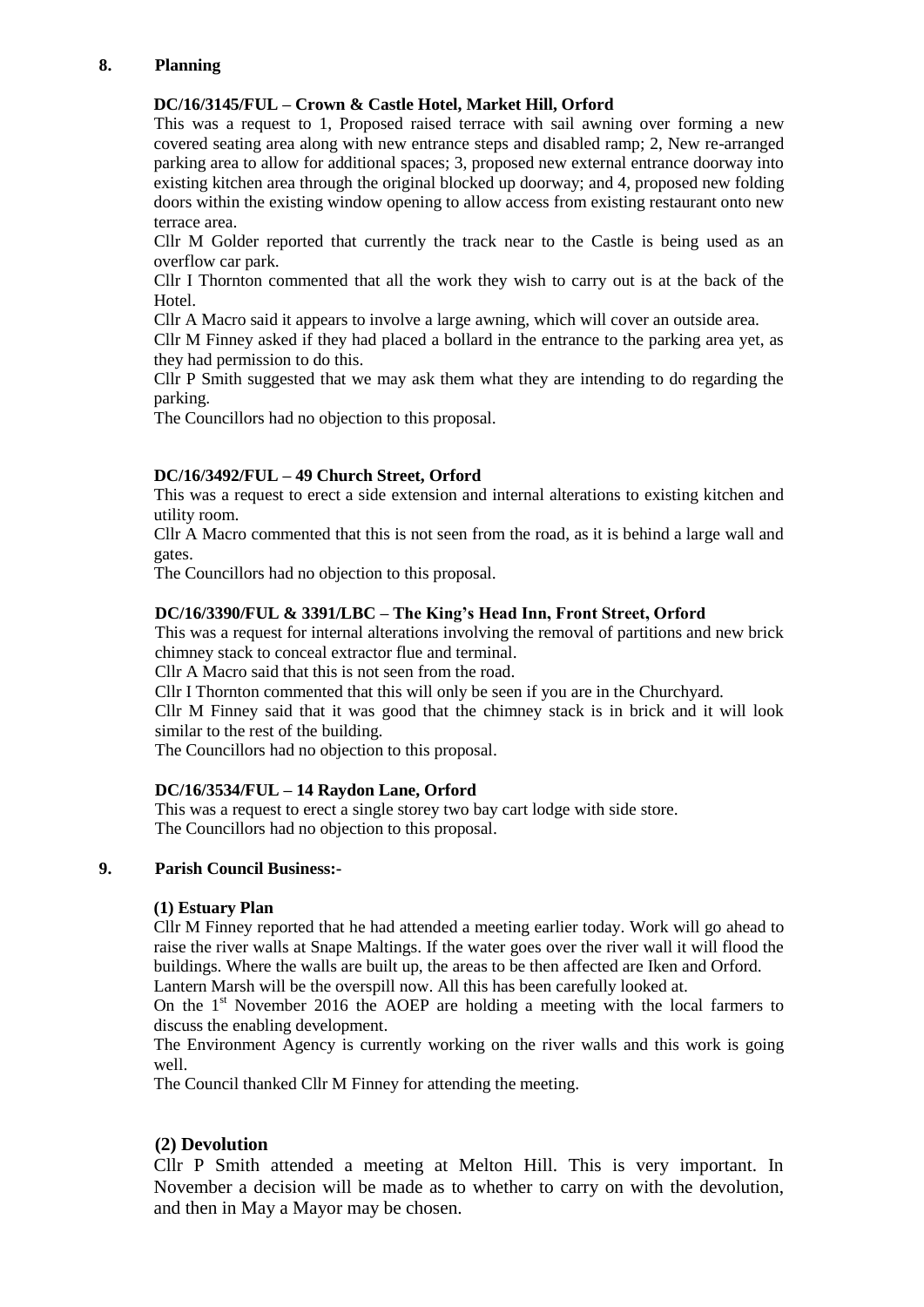Cambridge, Peterborough, Suffolk and Norfolk were all considering the Devolution, now only Suffolk and Norfolk. 12 Councils have currently agreed to the proposal, 4 have not, and one of those is Norwich.

The business rates and community will fund the devolution.

A written report from Cllr P Smith is attached.

The Council thanked Cllr P Smith for attending the meeting and completing the report.

# **(3) Quote for recreation ground lights**

Cllr A Macro read out a couple of quotes for the replacement of the 3 lights on the recreation ground track. Bayfield's quoted £434.09 +VAT each (total cost £1,302.27 +VAT). Dixon's quoted the total cost at £1,700 +VAT.

Cllr I Thornton asked who fitted the last light above the gate.

Cllr A Macro replied Bayfield's completed that job.

All the Councillors agreed that Bayfield's quote should be accepted to replace the broken lights on the recreation ground track.

# **Clerk to contact Bayfield.**

# **(4) Quote for hedge cutting around the tennis courts**

Cllr A Macro read out a letter from D Paterson, Secretary of the Tennis Club, regarding the state of the hedge around the tennis courts; some of the hedge has grown through the fence, and it is impossible to find the stray tennis balls as the hedge is too dense.

Cllr A Macro reported that the Parish Council is responsible for the area around the tennis courts but not inside them. We have asked for a couple of quotes to tidy this area; Elite suggested cutting the top and the fence side of the hedge, this would cost £1,170; Suffolk Coastal Services suggested cutting back the whole area which would cost £650-750.

Cllr M Golder commented that Suffolk Coastal Services have in the past left it untidy around the village; we would need to check this before making payment.

Cllr A Macro said that the wood chippings from this could be spread around the bottom of the shrubs.

All the Council agreed to accept the quote from Suffolk Coastal Services.

# **Clerk to contact Chris Green**

# **(5) Village Voice/Link**

Cllr A Macro reported that the Clerk had contacted the Rendlesham Parish Council about the magazine that they produce. Heather Heelis had replied with some very interesting information. The cost to produce the magazine is £9,000 per year plus 12 hours a month of the Clerk's time.

Cllr A Macro said that the cost was much more than she had expected.

It was agreed by all that the Village Voice and the Link should remain the same.

# **(6) Registering the shop as a village asset**

Cllr M Golder suggested that the idea of registering the village shop as community asset should be revisited. At the meeting that took place with Penny Teale in August 2015 lots of comments were made that needed updating. A local family had been interested in purchasing the shop but they had been turned down. At the moment Penny Teale still owns the building, but why?

Cllr A Macro asked if the shop was registered would it help to prevent the change of use.

Cllr P Smith replied yes, it gives the village 6 weeks to bid for it or show an interest and a further 6 months to raise the necessary funds. The shop needs to be economically viable or it does not work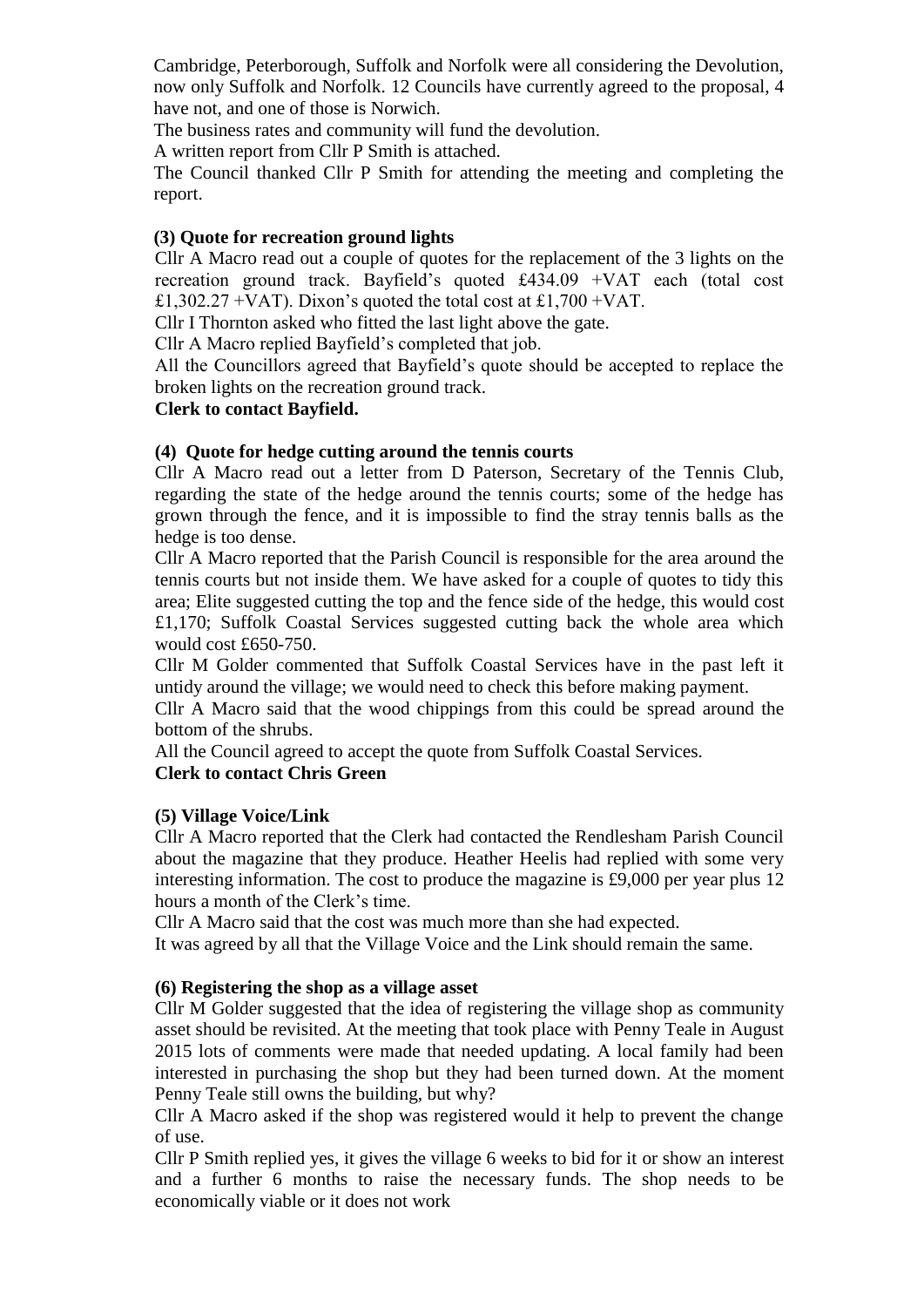Cllr M Finney commented that at the meeting with Penny we were given assurances and therefore we decided to suspend the application.

# **The Chair closed the meeting at 8.10pm to allow the current owner of the shop Sue Snowden to speak.**

Sue Snowden commented that she has the shop on a 10 year lease, with the ability to buy the premises if she wishes.

Cllr D Brenchley asked Sue if she would like to have the shop registered as a community asset.

Sue replied that at the moment this is something she had not looked into, but may wish to in the future.

Cllr P Smith said that the registration of the village as a community asset is something we could look at in the future.

Sue suggested that it would be good to have the help of the community as she was not used to running a village shop.

# **Meeting re-opened at 8.15pm.**

Cllr a Macro suggested that this is discussed again in three months' time, and we have regular communication with Sue to see how the shop is progressing.

### **(7) Flower Show**

Cllr A Macro reported that since the last flower show event in August there had been several complaints about the cost of entrance.

Cllr A Macro read out a letter from Mr Grimsey who has been a patron of the Flower Show for several years and he was amazed to be asked to pay entrance to the show at least an hour before opening time; and he had also been told that the Parish Council had agreed to the cost.

Cllr I Thornton said that the gentleman on the gate was quite rude and vicious, his manner was not very pleasant.

Cllr M Golder commented that she had asked a member of the Flower Show committee who was on the gate, but no name was given.

Cllr M Smy said that he was asked to pay but he was actually working in the bar at the Hut and therefore refused.

Cllr A Macro said that she was also approached by a man on the gate to pay entrance but she informed them that she was doing the refreshments and would not be paying.

Cllr M Smy informed the Councillors that a lot of extra cost for the day is covered by the Sports & Social Club; but this year an invoice for £50 would be sent to the Flower Show Committee to cover the costs.

Cllr A Macro reported that the Flower Show had wished to fence off the additional entrances to the recreation ground, but she had informed them that this was a public place and therefore could not.

Cllr M Golder said that she had been told by many people that the manner of the people on the gate collecting the entrance fee was not pleasant.

Cllr M Finney suggested that a letter should be written regarding the charges and also asking what their intentions are for next year.

Cllr A Macro said that one idea would be to charge entrance to the marquee.

It was agreed by all the Councillors to send a letter to the Flower Shown Committee.

**Cllr P Smith to meet with the Clerk to draft a letter.**